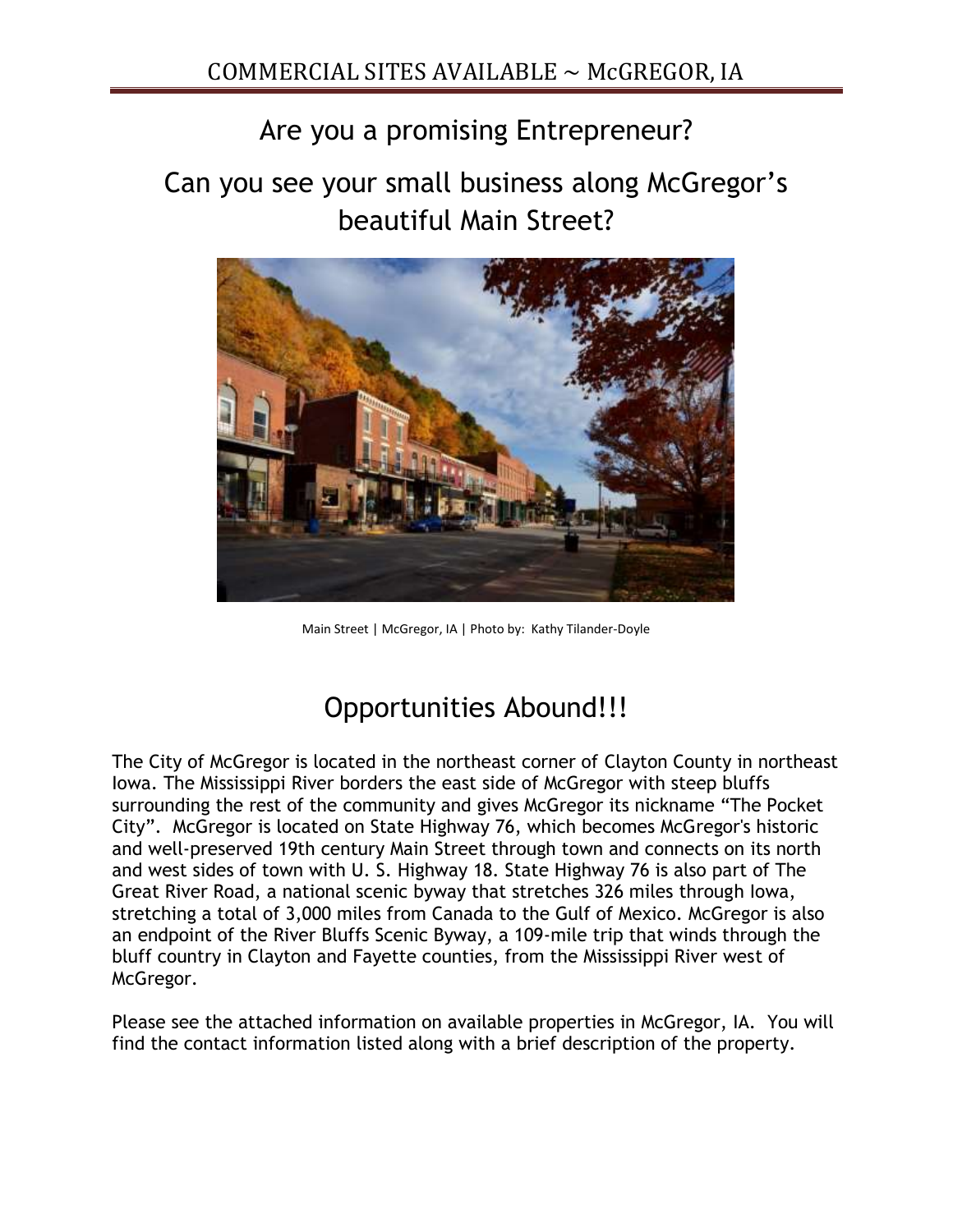

226 Main Street | McGregor, IA 52157

Price reduced!! Commercial building for sale w/large store front! Has 2 apartments upstairs. Call today for a showing. Motivated seller! Property being sold "As Is".

LISTING AGENT:

KIMBERLY BROOKS 563.880.2029 [kbrooks@alpinecom.net](mailto:kbrooks@alpinecom.net) www.brooksrealtyllc.com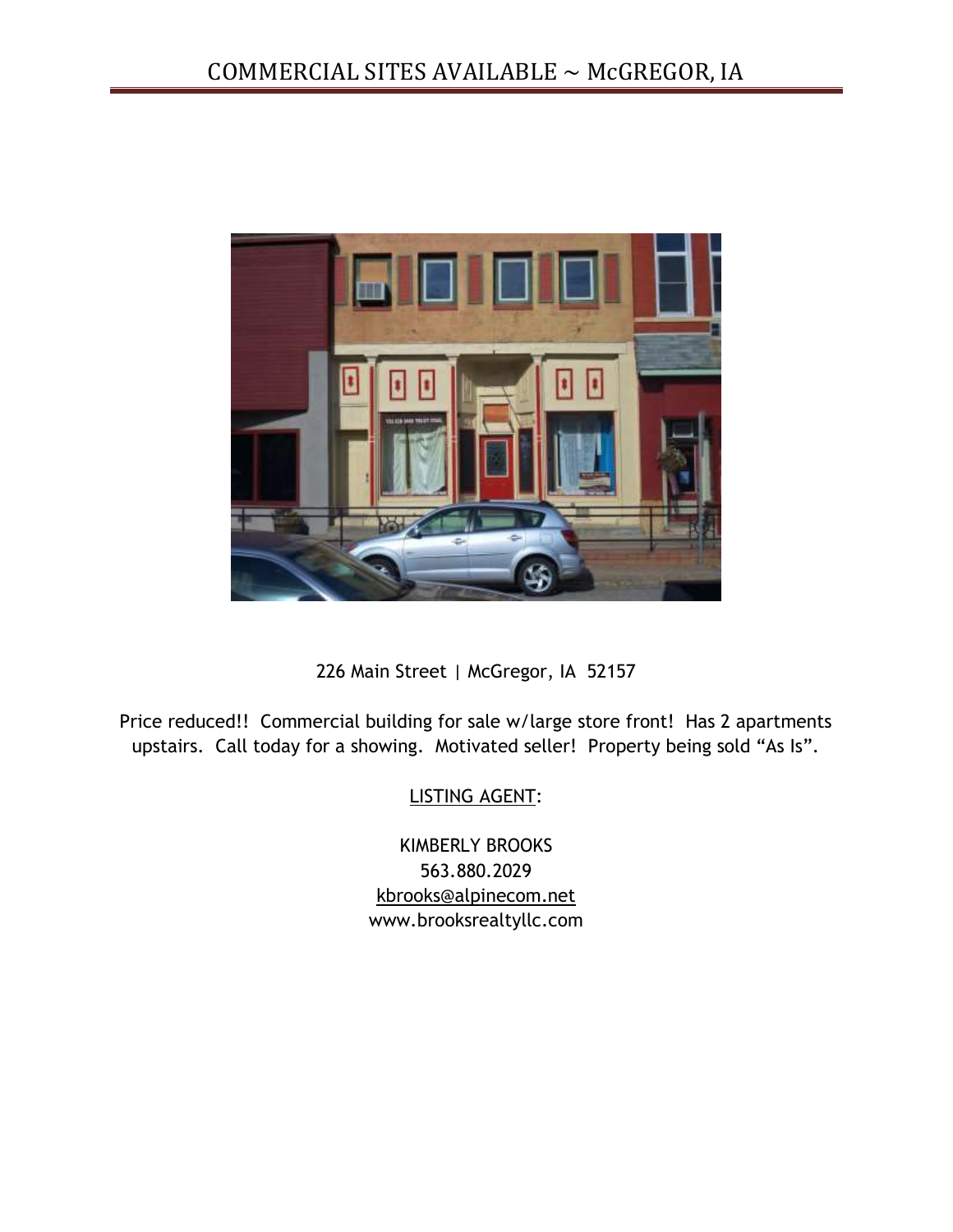

258 MAIN STREET | McGREGOR, IA 52157

Commercial building located right in the heart of downtown McGregor, Ia. Could house several businesses in the lower level. Spacious upstairs 2 bedroom apartment could be used for personal living quarters or rental income. Call today!!!

#### **LISTING AGENT:**

KIMBERLY BROOKS 563.880.2029 [kbrooks@alpinecom.net](mailto:kbrooks@alpinecom.net) www.brooksrealtyllc.com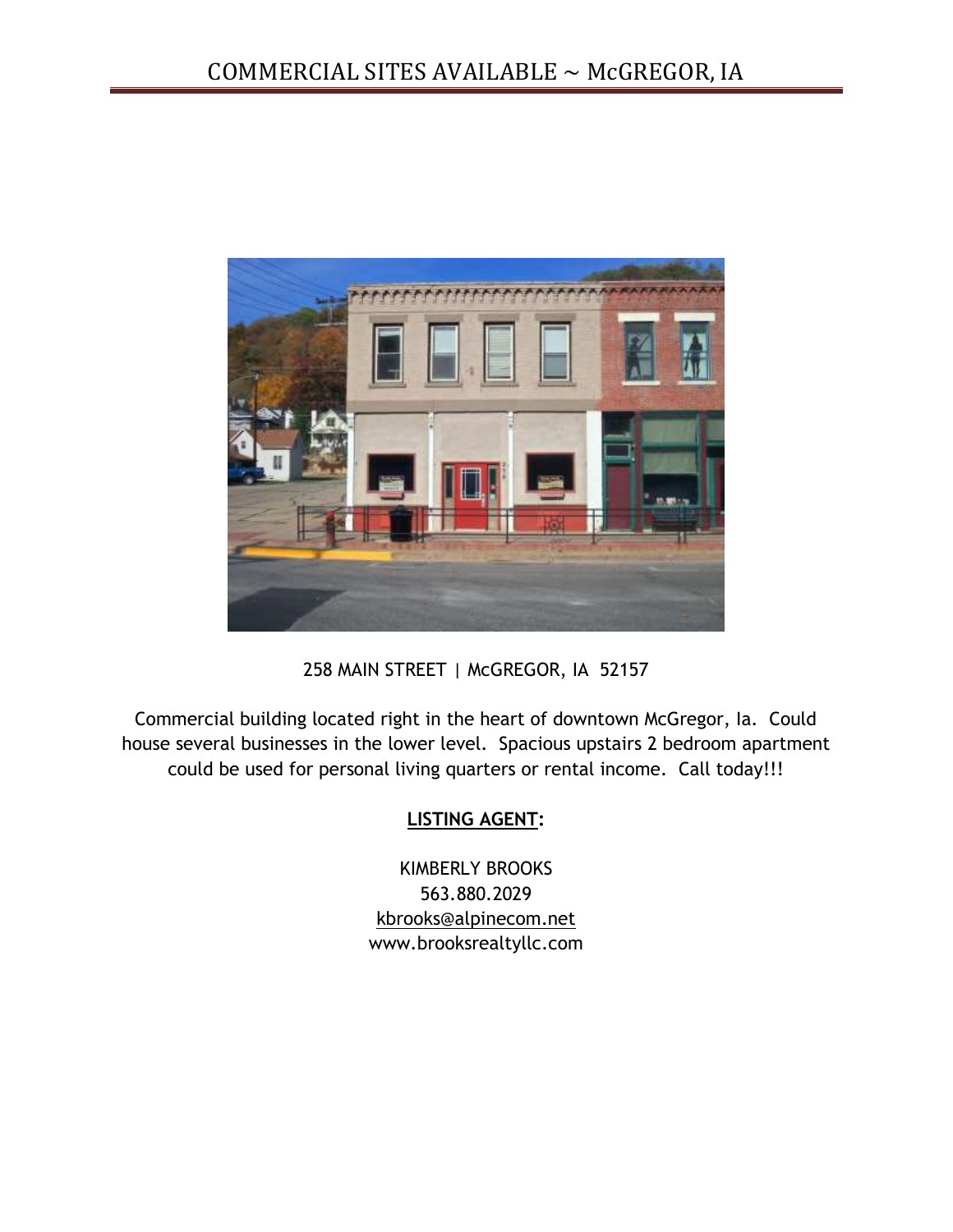

238 MAIN STREET | McGREGOR, IA 52157

Nice location within the business district. Three residential apartments in addition to the commercial space in the front of the building make this an attractive investment property or a great place to locate your business and supplement it with the rental income. Call now for an appointment to view this property.

#### **LISTING AGENT:**

FREEDOM AGENCY 106 South Main St., Monona, IA 52159 (563)539-2015 or visit us at www.freedomagencymonona.com Tom Neuhaus, Broker ● Jim Moritz, Broker Associate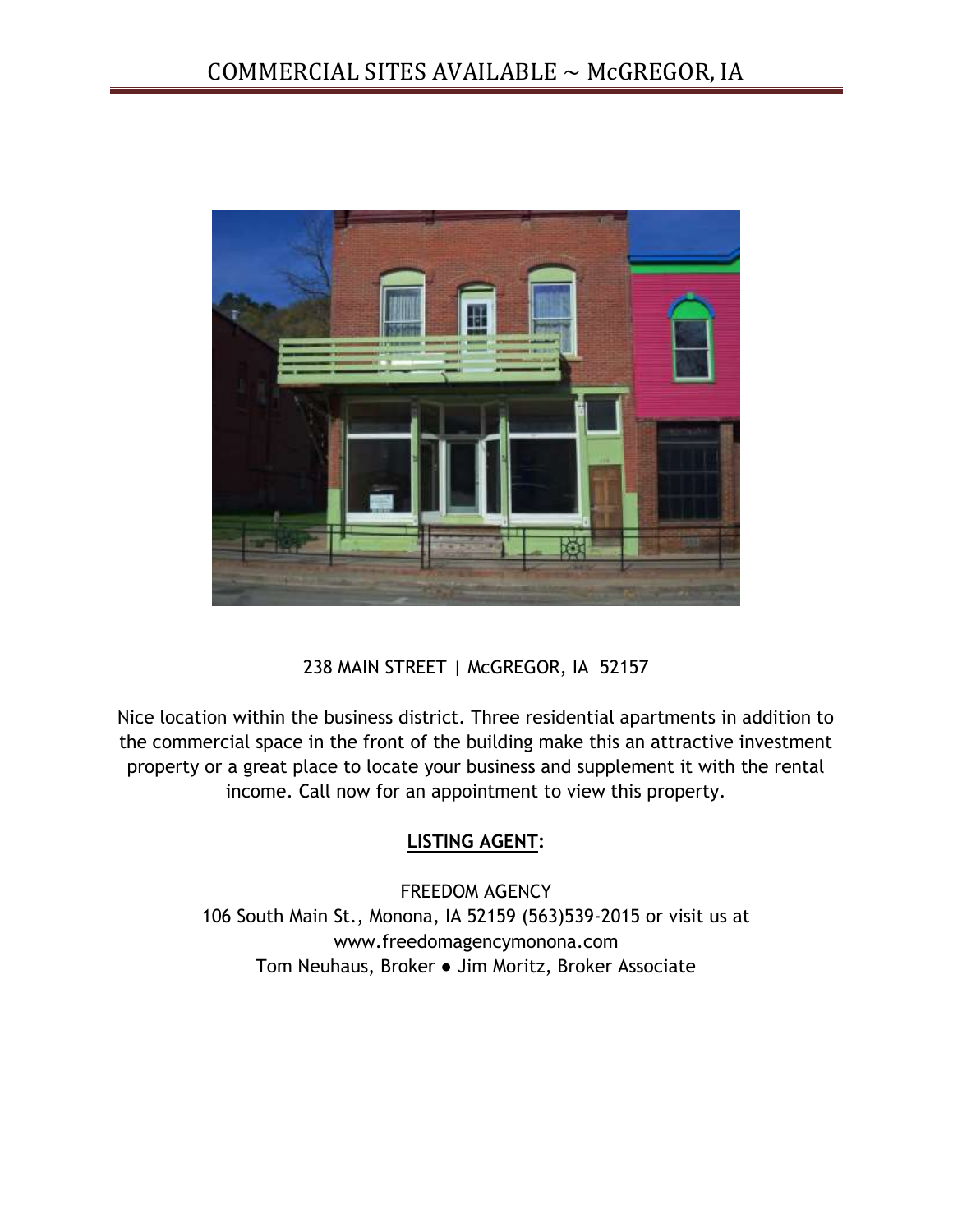

236 MAIN STREET | McGREGOR, IA 52157

Two story building at 236 Main St. Street level retail is 5,000+/- sf and includes some kitchen/restaurant fixtures, his and hers bathrooms, loading bay in back and partial covered patio on the sidewalk. Second level is accessed by private entry from street and contains two 2BR apartments. Parking lot directly behind 236 Main St. measuring 36' x 40' (approximately four parking spaces). The parking lot is contiguous to another parking lot and access is from the curb cut on Ann Street.

## **FOR SALE BY:**

LYLE & BONNIE TROESTER (Owners) 319 4th Street, McGregor, IA 563.873.2505